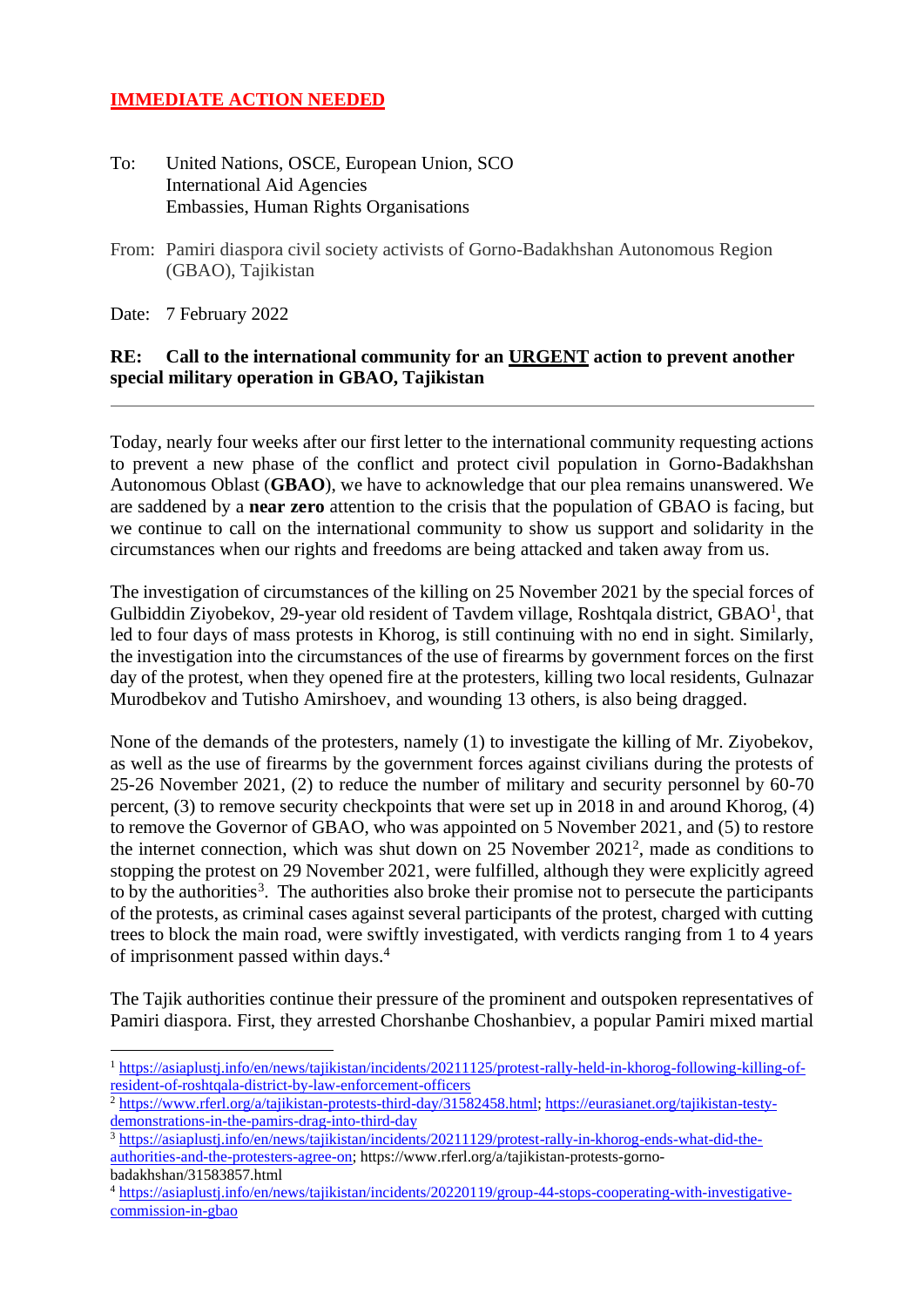arts fighter, charging him with inciting ethnic hatred and insurrection in a case that involved a speedy deportation from Moscow, the Russian Federation, where Mr. Chorshanbiev lived for the past several years.<sup>5</sup> Then they organised an arrest and extradition of Amriddin Alovtshoev, a former sportsman and a prominent leader of Tajik and Pamiri diaspora, who was seen at a large rally held by the diaspora representatives at the Tajikistan Embassy in Moscow on 25 November 2022<sup>6</sup>. Mr. Alovatshoev was first reported as apprehended by the Russian police on 11 January 2022 with the purpose of sending him to Tajikistan. <sup>7</sup> For several weeks the Tajik authorities kept ignoring their knowledge of and involvement with the fate of Mr. Alovathsoev, until finally acknowledging his extradition and bringing of the criminal charges on 2 February 2022<sup>8</sup>. Although the accounts on how Mr. Alovatshsoev appeared on the territory, presented by the Prosecutor General and the Minster of Interior of Tajikistan differed quite dramatically.<sup>9</sup>

Government officials continue their accusatory rhetoric increasing the sense of a looming crackdown among local residents of GBAO. <sup>10</sup> The government TV channels and information agencies are continuing their smearing campaign, which started with a TV program, shown less than 2 weeks after the events of 25 November 2021 on the local TV channel in GBAO, which criminalised Mr. Ziyobekov despite the fact that the joint investigation was still ongoing. Local residents, civil servants, doctors, teachers, whose salaries are paid by the government, are being forced to give interviews, where they read out texts prepared by local government and State Committee for National Security (GKNB), calling the leaders of the protestors as criminals<sup>11</sup>. Due to the specificity of living within indigenous community, these forced interviews against community members cause a serious social clash within leading to attempts of suicide, domestic violence, family separations, long lasting hatred among extended family members. The smearing campaign culminated in a televised statement by the head of the educational department of GBAO, accusing Mahmadboqir Mahmadboqirov, the most influential local leader, of assaulting him in his office. Mr. Mahmadboqirov denied allegations<sup>12</sup>, but the authorities were quick to institute a criminal case and bring charges. <sup>13</sup> Now, the representatives of law enforcement agencies, led by the regional prosecutor, are issuing ultimatums demanding that Mr. Mahmadboqirov appear for questioning, which we believe will inevitably lead to his arrest. We view the actions against Mahmadboqir Mahmadboqirov, Chorshanbe Chorshanbiev, Amriddin Alovathsoev as well as other prominent representatives of the Pamiri diaspora, together with the earlier observed actions of reinforcement of security checkpoints, increase in the number of special forces of GKNB and Interior Ministry, arrival of specialized equipment, supplies of medicines and blood for transfusion, as clear signs that the authorities are preparing yet another special military operation, similar to that attempted in July 2012<sup>14</sup> , **in order to eliminate the last dissenting voices and forces and establish full repressive control over the region**. 15

<sup>11</sup> <https://rus.ozodi.org/a/31664696.html>

<sup>5</sup> <https://eurasianet.org/tajikistan-mma-fighters-pro-pamiri-remarks-land-him-behind-bars>

<sup>6</sup> [https://asiaplustj.info/en/news/tajikistan/incidents/20211126/hundreds-of-people-gather-to-a-protest-at-the](https://asiaplustj.info/en/news/tajikistan/incidents/20211126/hundreds-of-people-gather-to-a-protest-at-the-tajikistan-embassy-in-moscow)[tajikistan-embassy-in-moscow](https://asiaplustj.info/en/news/tajikistan/incidents/20211126/hundreds-of-people-gather-to-a-protest-at-the-tajikistan-embassy-in-moscow)

<sup>7</sup> <https://www.rferl.org/a/31676190.html>

<sup>8</sup> [https://asiaplustj.info/en/news/tajikistan/laworder/20220202/tajik-authorities-confirm-detention-and](https://asiaplustj.info/en/news/tajikistan/laworder/20220202/tajik-authorities-confirm-detention-and-extradition-of-alovatshoyev-to-tajikistan)[extradition-of-alovatshoyev-to-tajikistan](https://asiaplustj.info/en/news/tajikistan/laworder/20220202/tajik-authorities-confirm-detention-and-extradition-of-alovatshoyev-to-tajikistan)

<sup>9</sup> <https://www.rferl.org/a/tajikistan-migrant--leader-alovatshoev-extradited/31682825.html>

<sup>10</sup> <https://eurasianet.org/tajikistan-isolated-pamiris-fear-looming-security-crackdown>

<sup>&</sup>lt;sup>12</sup> [https://asiaplustj.info/en/news/tajikistan/society/20220201/gbao-top-education-official-says-boqir-beat-him](https://asiaplustj.info/en/news/tajikistan/society/20220201/gbao-top-education-official-says-boqir-beat-him-while-boqir-denies-this)[while-boqir-denies-this](https://asiaplustj.info/en/news/tajikistan/society/20220201/gbao-top-education-official-says-boqir-beat-him-while-boqir-denies-this)

<sup>13</sup> [https://asiaplustj.info/en/news/tajikistan/laworder/20220203/criminal-proceedings-instituted-against](https://asiaplustj.info/en/news/tajikistan/laworder/20220203/criminal-proceedings-instituted-against-mamadboqir-mamadboqirov)[mamadboqir-mamadboqirov](https://asiaplustj.info/en/news/tajikistan/laworder/20220203/criminal-proceedings-instituted-against-mamadboqir-mamadboqirov)

<sup>&</sup>lt;sup>14</sup> <https://www.bbc.co.uk/news/world-asia-18965366>

<sup>15</sup> <https://www.rferl.org/a/31687046.html>